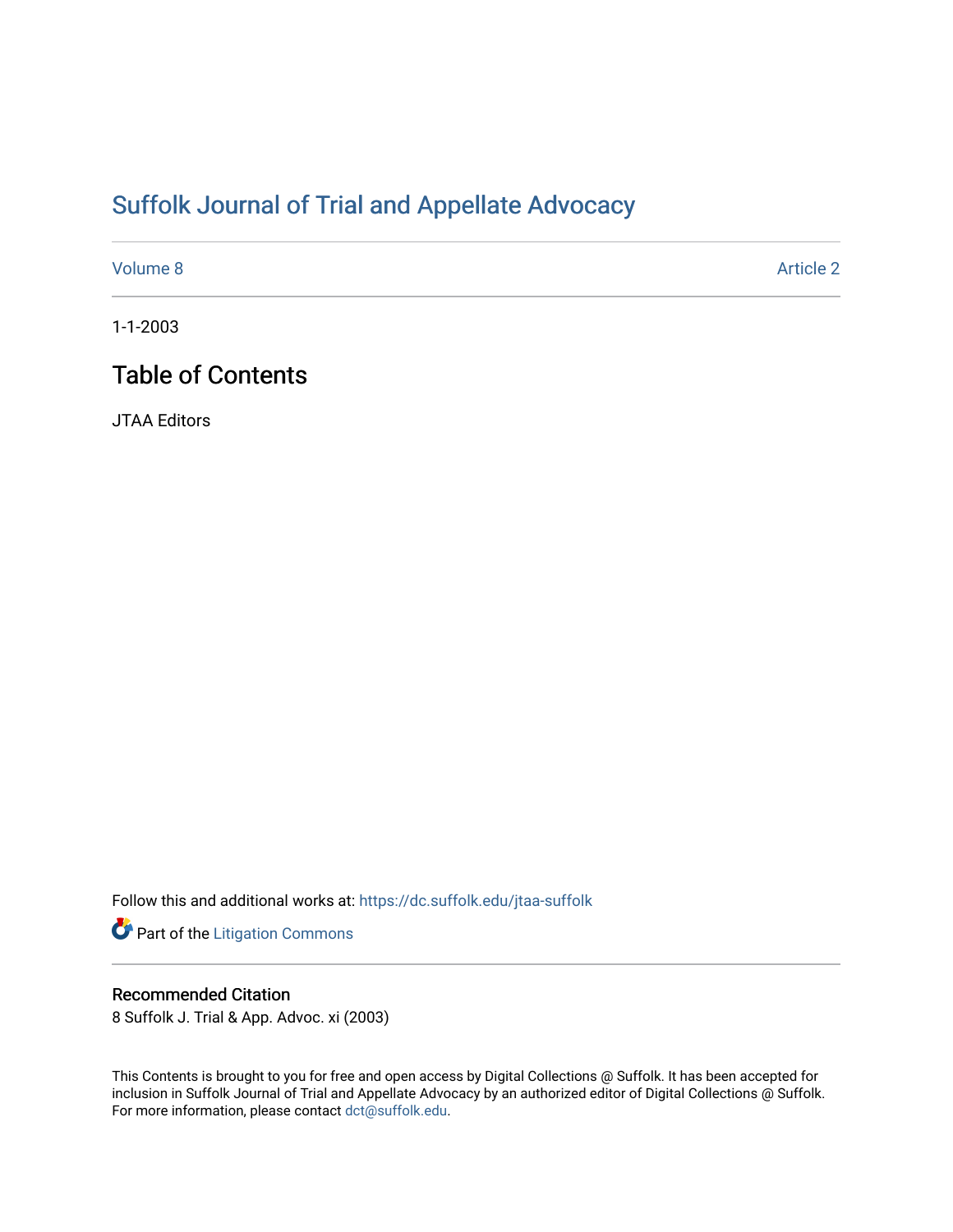## **SUFFOLK UNIVERSITY LAW SCHOOL**

# **SUFFOLK JOURNAL OF TRIAL & APPELLATE ADVOCACY**

## **Volume VIII 2003**

## **TABLE OF CONTENTS**

| <b>ARTICLES</b>                                       |    |
|-------------------------------------------------------|----|
| Is It Time for a Federal Terrorist Court?             |    |
| Terrorists and Prosecutions: Problems,                |    |
|                                                       |    |
| Beyond Police Misconduct and False Arrest:            |    |
| Expanding the Scope of 42 U.S.C.                      |    |
|                                                       | 39 |
| The Dawn of the Computer Age: How the                 |    |
| Fourth Amendment Applies to Warrant                   |    |
| Searches and Seizures of Electronically               |    |
| and Lynn S. Muster                                    | 63 |
| <b>NOTES</b>                                          |    |
| <b>Contracting for Judicial Review of Arbitration</b> |    |
| Agreements: Sidestepping the FAA Weakens              |    |
|                                                       |    |
| Sobering Consequences for Aliens Convicted of         |    |
| Felony DUI: Is Drunk Driving a Crime of Violence      |    |
|                                                       |    |
|                                                       |    |